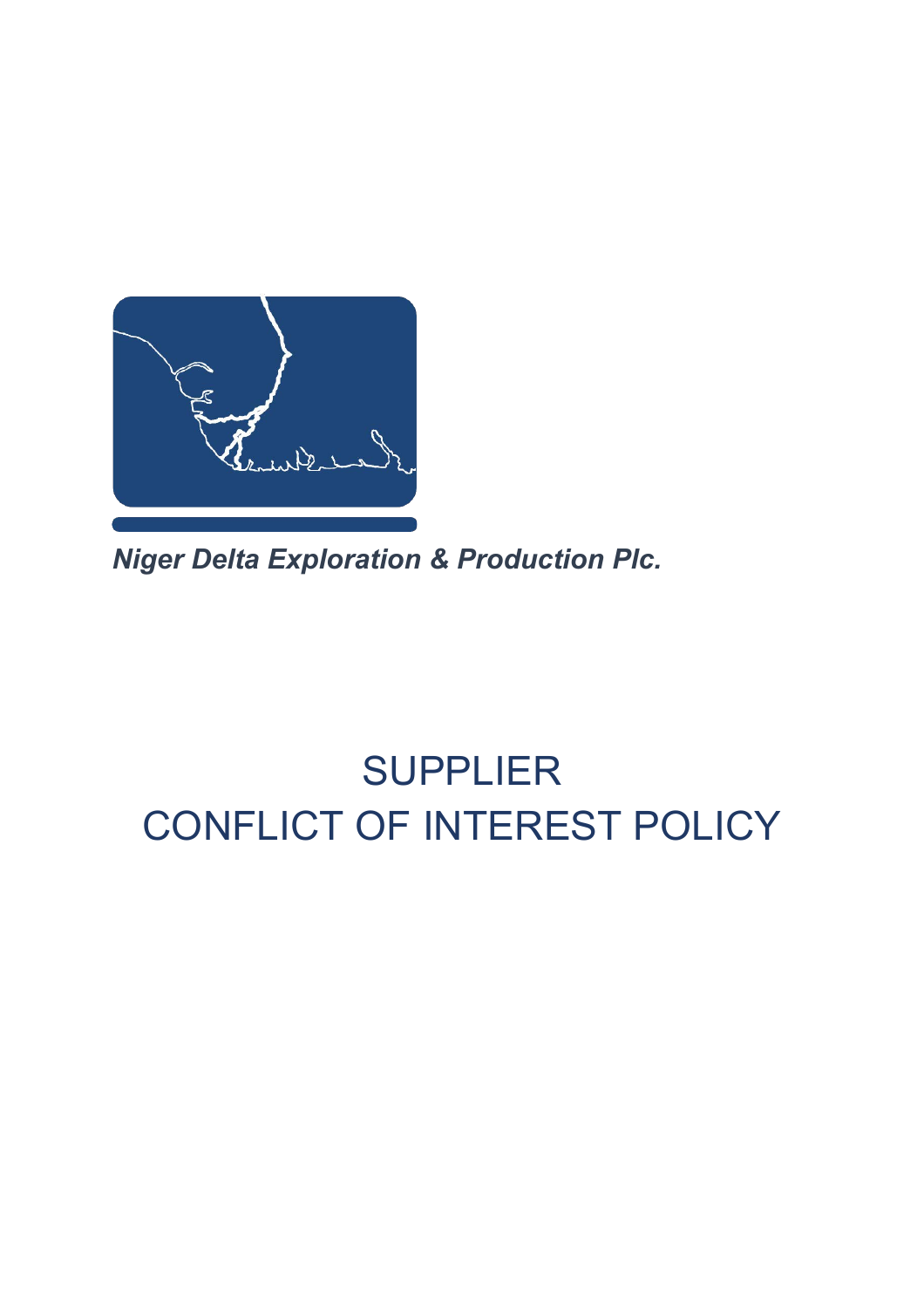### 1. **Introduction**

1.1. This policy outlines NDEP Plc's principles on Supplier Conflict of Interest and offers guidance to assist Suppliers so as to avoid allegations of an actual or perceived Conflict of Interest.

# **2. Definitions**

- 2.1 Supplier Conflict of Interest: A Supplier Conflict of Interest is a situation that has the potential to undermine the objective performance of a Supplier because of a clash with the Supplier's self-interest OR a situation in which the Supplier's responsibility to a Third Party limits its ability to discharge its contractual obligations to NDEP Plc.
- 2.2 NDEP Plc means Niger Delta Exploration & Production Plc together with all its Subsidiaries, its Co-Venturers, other contractors and their respective affiliates and their directors, officers and employees (including agency personnel), but shall not include any member of the supplier Group.
- 2.3 Supplier: A Supplier is defined as someone who is currently providing or could potentially provide NDEP with required materials or goods or services.
- 2.4 Third Party In the context of this policy, a Third Party means any person, company, or community, who does not have any contractual obligation with the company but may be affected thereby.

# **3. Policy Overview and Scope**

- 3.1 The NDEP Plc policy on Supplier Conflict of Interest is applicable to all NDEP Plc Suppliers.
- 3.2 The presence of a Conflict of Interest has the potential of impairing a Supplier's ability to perform objectively and effectively resulting in NDEP's interests being compromised. NDEP Plc has developed a good reputation in the industry and globally. All Suppliers involved in the delivery or operations of NDEP Plc, must strive to avoid even the appearance of impropriety.
- 3.3 As such, with consideration to all Suppliers' responsibility to the business interest of NDEP Plc, all Suppliers of NDEP Plc are expected to declare any Conflict of Interest, perceived or actual to NDEP Plc as soon as it comes to their attention. In addition, all Suppliers of NDEP Plc shall consent to abide by NDEP Plc policy pertaining to Supplier Conflict of Interest at the time of responding to Request for Proposals and Request for Quotations issued by NDEP Plc.

# **4. Supplier Responsibilities**

4.1 NDEP Plc expects Suppliers to avoid situations where their existing or potential business relationships may or appear to compromise their responsibilities to deliver their contractual commitments effectively and objectively to NDEP Plc.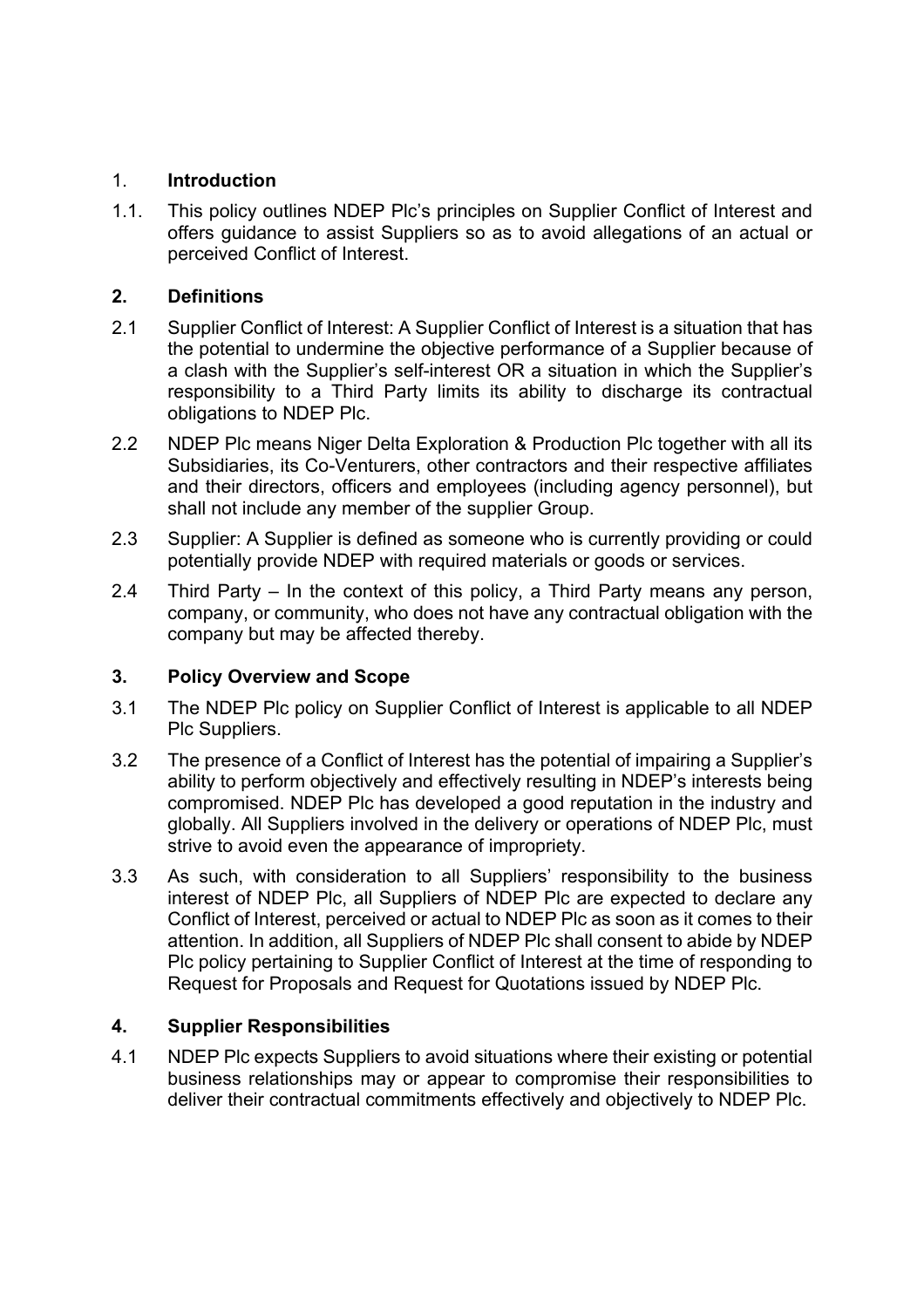- It is the responsibility of the Supplier to contact NDEP PIc if the Supplier is in 4.2 a position where it has an actual or perceived Conflict of Interest during the relationship with NDEP.
- 4.3 Contractor/Suppliers must disclose any actual or perceived Conflict of Interest to NDEP PIc when it is invited to bid to provide a material, good or service to NDEP Plc.
- $4.4$ By signing an Agreement with NDEP Plc, a Supplier quarantees that:
	- a. The Supplier has no Conflict of Interest which would prevent it from acting in the best interest of NDEP Plc and that such a situation will not exist during the term of the Agreement.
	- b. The Supplier has not entered into any contract or agreement, or executed any document whatsoever that will, in any way, prevent it from giving NDEP Plc the benefit of services under the contract.
	- c. The Supplier will not enter into any contract or agreement, or execute any document, which will create a Conflict of Interest or which will prevent it from freely performing any provision of the contract signed with NDEP Plc.
	- d. If a Supplier has any doubt as to whether a Conflict of Interest exists, it must disclose the same to NDEP Plc. through cp@ngdelta.com

#### 5. **Non-Compliance**

If a Supplier is found to be in non-compliance with this document, it may be subject to termination of services and blacklisting.

I am aware that NDEP PIc may collect and process my or my company's personal data for the purposes for which it is collected. I am also aware that NDEP PIc will retain the personal data as long as necessary for the purpose for which it is collected.

In consideration of this, I hereby consent to the collection, processing, use and transfer of my personal data for the purposes of the business.

**CHAIRMAN** 

 $03 - 03 - 21$ 

**DATE**